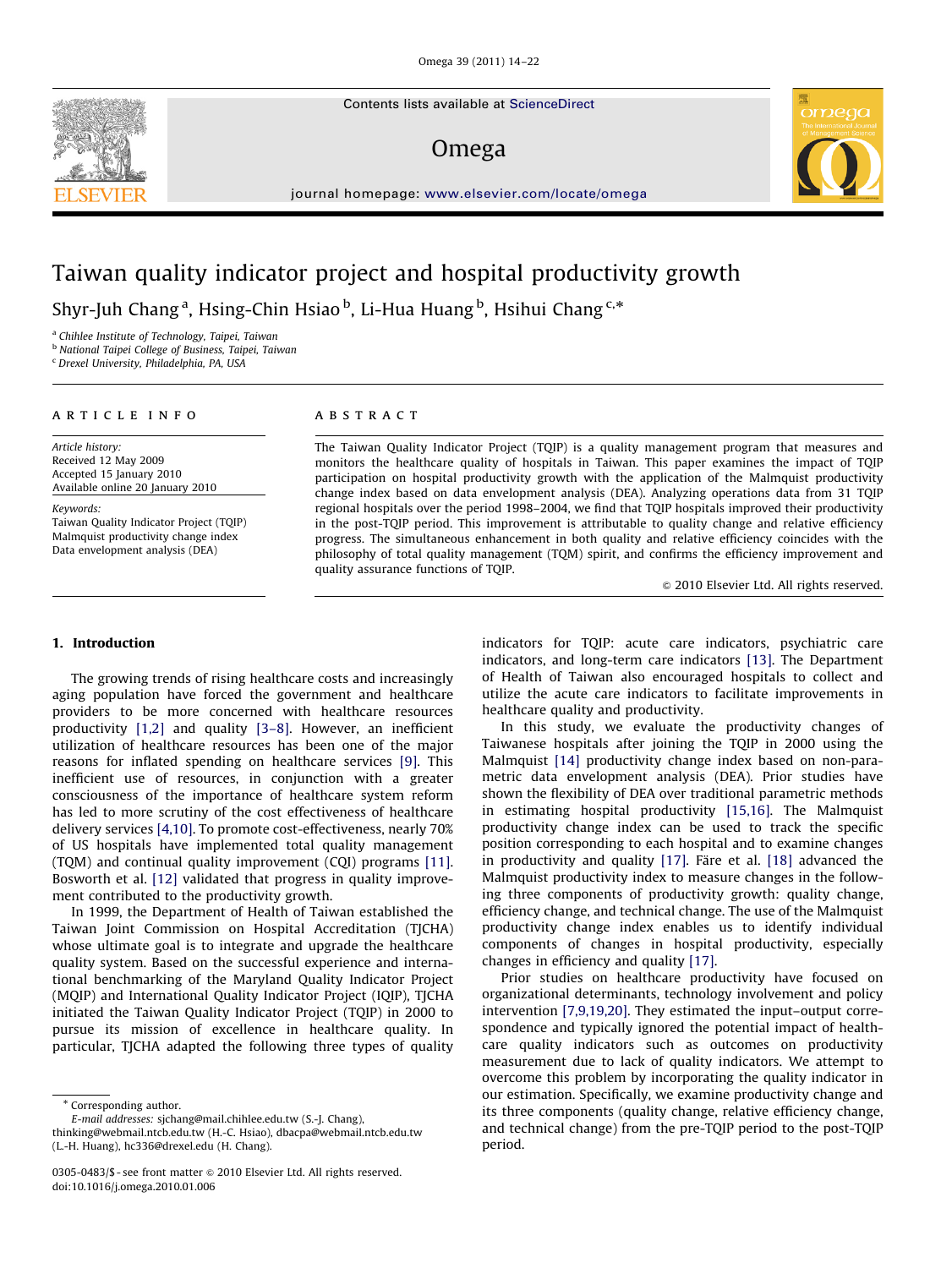Analyzing operations data from 31 TQIP regional hospitals in Taiwan from the pre-TQIP period (1998) to the post-TQIP period (2002 and 2004), we find that TQIP hospitals demonstrated significant productivity growth in the post-TQIP period. This growth is attributable to quality change and relative efficiency progress, meeting the TJCHA's expected goal. Our results also indicate that efficiency and quality improve simultaneously after TQIP participation, which coincides with the philosophy of total quality management (TQM) and confirms the efficiency improvement and quality assurance functions of TQIP.

The remainder of this paper is presented as follows. Section 2 provides background, including the definition of healthcare quality, description of the Taiwan Quality Indicator Project (TQIP), and a brief review of related literature on healthcare quality and hospital productivity to motivate research hypotheses. Section 3 presents the research design including description of sample data and construction of the Malmquist productivity change index using DEA models. Section 4 presents and discusses the empirical results and Section 5 concludes the paper.

#### 2. Background and research hypotheses

#### 2.1. Healthcare quality

According to the US Institute of Medicine (IOM), the definition of quality is ''the degree to which health services for individuals and populations increase the likelihood of desired health outcomes and are consistent with current professional knowledge''. The US Office of Technology Assessment (OTA) also indicates that the quality of care should focus on ideal patient healthcare by applying contemporary healthcare knowledge and decrease the degree of malpractice. Donabedian [\[21\]](#page--1-0) further defined quality care as being that which is expected to maximize patient welfare, after taking into account the expected gains and losses attendant to the process of care in all its parts, by constructing a patient-centered concept of healthcare quality.

The most commonly adopted model in healthcare quality measurement is the three-step framework, structure–process– outcome, proposed by Donabedian [\[22\]](#page--1-0). This framework is similar in spirit to the input–process–output framework used in a manufacturing setting. The procedure of healthcare is logically divided into the above-mentioned three steps with individual indicators for performance evaluation and comparison. Traditional healthcare quality evaluation has focused on structural perspectives, such as hospital size, the quantity of facilities and equipment, and the quantity of services provided. Until 1986, the US Health Care Financing Agency (HCFA) presented the mortality of each hospital as a quality indicator and this outcome indicator subsequently became a new trend in healthcare quality evaluation [\[23\]](#page--1-0).

#### 2.2. Taiwan Quality Indicator Project (TQIP)

In 1995, the Department of Health in the Executive Yuan of Taiwan implemented the National Health Insurance (NHI) program, which introduced a uniform payment system within a given category of homogeneous hospitals. The Department of Health further established the Taiwan Joint Commission on Hospital Accreditation (TJCHA) in 1999. There are four stated missions for the TJCHA, comprising of: (1) assisting and promoting national medical quality policies; (2) determining medical quality certification standards; (3) consulting with healthcare organizations; and (4) promoting the relationship between the hospitals and the patients. The ultimate goal is to integrate and upgrade the overall quality of the healthcare system. There have been several programs implemented by TJCHA, including Hospital accreditation, Healthcare Quality Improvement Circle (HQIC), and Healthcare Quality Learning Organization. Making successful experience and international benchmarking reference to the International Quality Indicator Project (IQIP), TJCHA initiated the Taiwan Quality Indicator Project (TQIP) in 2000 to meet the requirements of its fourfold mission. By 2004, there had been 72 hospitals joined TQIP.

The IQIP developed quality performance indicators to facilitate participating hospitals' efforts to benchmark and improve performance. In 2007, 575 healthcare organizations in 13 countries used the IQIP tools to collect, analyze, and compare clinical and administrative healthcare data. IQIP participants receive quarterly data reports, which allow for longitudinal trending and comparison to national, regional, and international aggregate rates. The motivating factor behind the IQIP is not just the collection of data, but in analyzing the underlying causes that lead to certain outcomes. The aims of the IQIP are to develop educational materials, to conduct user groups and educational sessions in the field, to learn from the efforts of IQIP participants to understand and put their data to work, and to assist in participants' benchmarking and networking activities.

According to TJCHA [\[13\]](#page--1-0), based on prior international quality assessment practices, those hospitals joining the International Quality Indicator Project (IQIP) would move through a threestage transition process: (1) establishing documentary quality indicators, (2) assessing and improving these indicators, and (3) attaining continuous healthcare quality improvement and enhancement. Due to such changes in organizational adjustment over time, short-term performance impact may differ from longer-term impact. For example, treatment cost may increase initially following quality improvement adoption because of changes in long-standing organizational routines and investment in data systems and other elements of QI infrastructure. However, organizational performance may, over a sufficiently long period of time, result in net savings and improved economic efficiency [\[24\].](#page--1-0)

For TJCHA, the TQIP is an independent and objective benchmarking platform for healthcare in Taiwan. Through IQIP, successful and international experience is applied and local regular and periodic monitoring indicators are established. For participants, there are several benefits to join TQIP including: TQIP task force to healthcare professional consulting, continuous educational trainings, various related seminars and consortiums to share and learn, quarterly quality reports released, data collection database, and quarterly report feedback. There are objective performance evaluations and ad hoc continuous improvement programs for participants. The local healthcare providers enable to apply TQIP data and information to develop their own quality improvement approaches and meet the national and international norms for accreditation.

#### 2.3. Healthcare quality and productivity

The major goal of healthcare or healthcare reform should be the maximization of the welfare of treated patients, in pursuit of better healthcare quality. Quality of healthcare should derive from the dedication and good intent of well-trained and motivated healthcare providers [\[25\].](#page--1-0) However, quality is an abstruse term. With limited financial resources and growing patient demands, cost-efficiency concerns tend to prevail over